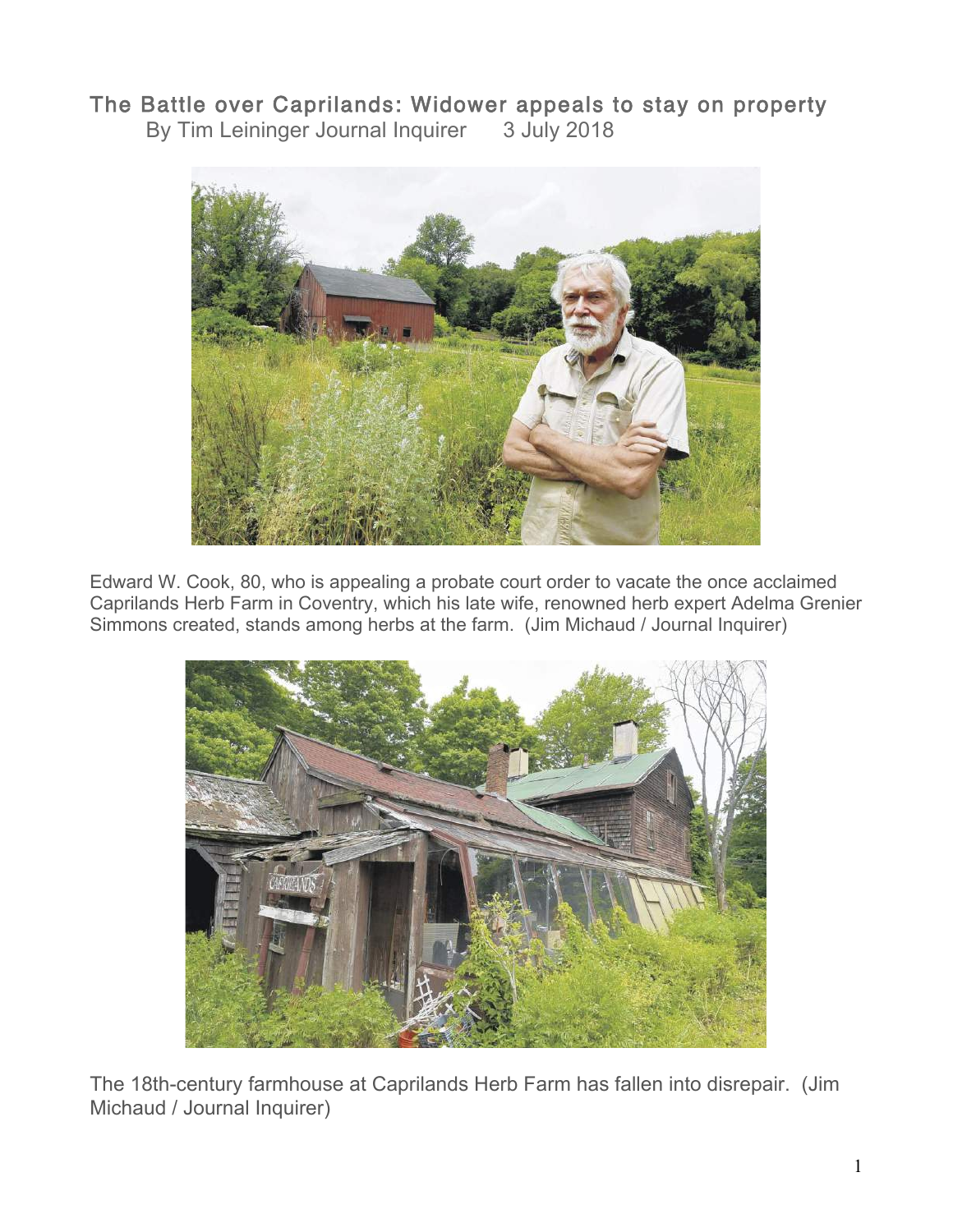COVENTRY — Edward W. Cook, whose late wife created the once acclaimed Caprilands Herb Farm, is appealing a Tolland–Mansfield Probate Court judge's decision that terminated his tenancy on the farm and ordered him to be "removed from the premises."

The 80-year-old Cook, a professor of science at Tunxis Community College in Farmington, filed his appeal on June 14 in Vernon Superior Court.

Cook had been given life tenancy at the 18th-century farmhouse on the property on Silver Street in the will of his late wife, Adelma Grenier Simmons, known as "The First Lady of Herbs," who created, owned, and operated Caprilands for decades after it started out as a family goat farm in 1929.

A leading expert in herbs who wrote a number of books on the subject and inspired an interest in herb gardening nationwide, Simmons died in 1997 at the age of 93. She and Cook, her third husband, had been married for about four years at the time of her death.

In his decree removing Cook from the farm, dated May 8, Judge John J. McGrath Jr. said, "As the sole person in charge of managing, maintaining, and developing a way to sustain the farm, Mr. Cook has been an abysmal failure.

"The evidence is clear that Mr. Cook will most likely continue to obstruct an attempt to improve the property so that it could be used as intended or to sell it if it is determined that it can no longer be used for the purposes intended by the decedent," McGrath said.

Town Manager John Elsesser called the property blighted, with the farmhouse in disrepair. "There's a blue tarp that has been on the roof for five years," he said.

According to Simmons' will, which she signed the day before she died, she devised and bequeathed Cook "as life tenant" of the property and gave him "the use and enjoyment of all my interest in my personal residence located at Capriland Farms … with its furnishings."

The will states that Cook was to provide for and pay all costs associated with the property, including maintenance, assessments, taxes, and insurance.

Cook claims in his appeal that the term "life tenancy" means "life ownership," meaning he is not just a "tenant," and cited a state Supreme Court decision from 1987 to support his claim.

He also claims he owns a third of the more than 62-acre farm, situated at 534 Silver St., due to the state's Rights of Surviving Spouse statute, contesting a ruling made by McGrath that the "residence" defined in Simmons' will is about 2 acres of property where the farmhouse sits.

In his decision, McGrath wrote that Cook has a limited right to the use of a portion of the property "for a limited period of time, provided that he maintain the property and utilize it for the charitable purpose as described in the will."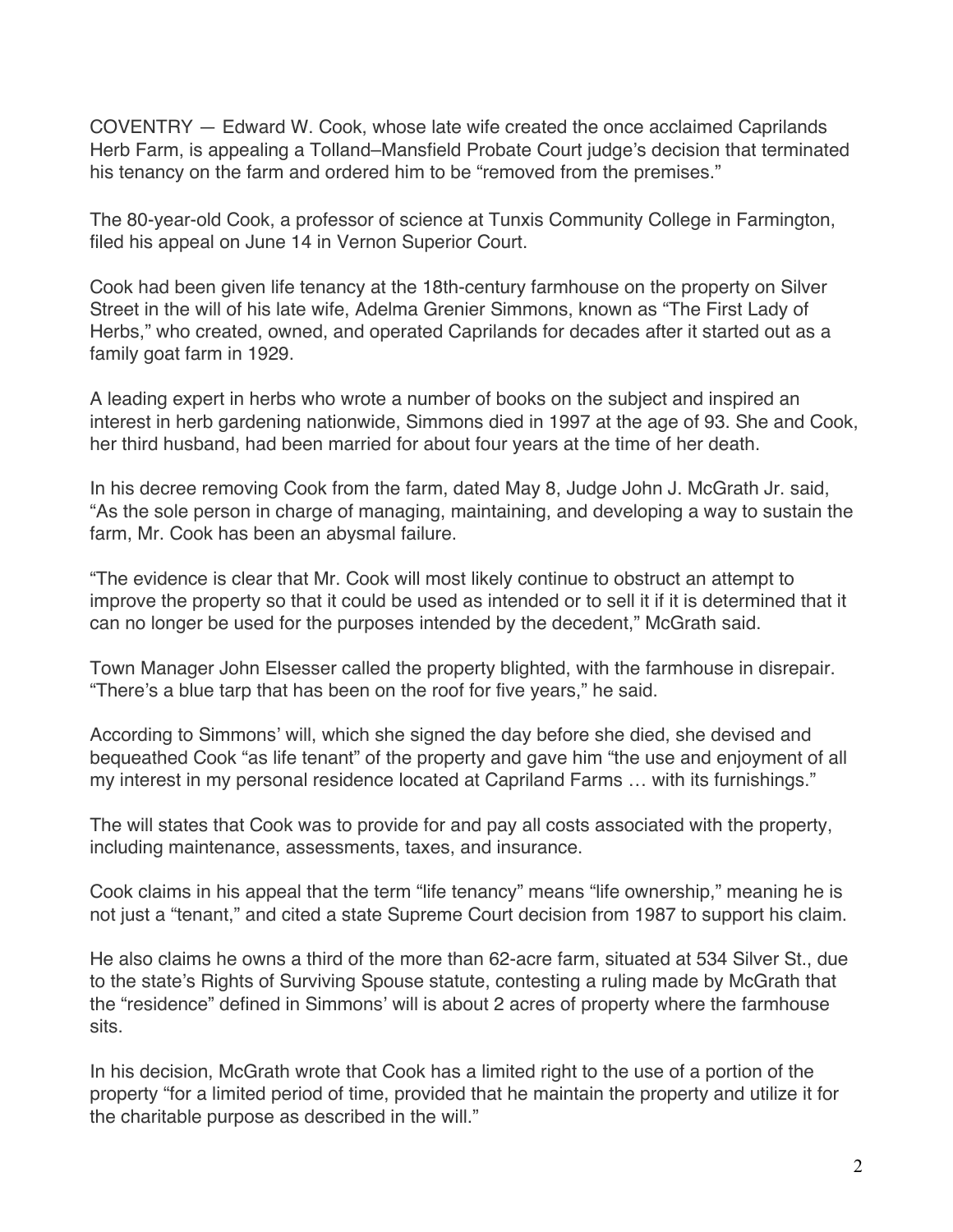The will dictates that a trust to be named "The Caprilands Foundation" was to be established with five trustees, including Cook as chairman, to oversee the remainder of the farm for the purpose of education, preservation, and research.

"The trustees are specifically instructed that it shall be their duty, first, to care for the property … for the education and benefit of the public in its present condition and the buildings and grounds improved from time to time," Simmons said in her will.

Cook said that he established a nonprofit in 2007 to oversee the farm called Caprilands Institute Inc. and that the institute will raise funding for restoration for the farm from public, corporate, and government grants.

Cook also said that on Jan. 1 of this year, the farm has been leased to the institute and that the lease is for the length of his tenancy at the farm.

Though Cook has created the institute, McGrath said in his decree that "there is no evidence that any sustained charitable activity has taken place on the property in contrast to what Mr. Cook contends."

The judge went on to say that Cook does not have the financial or the legal resources to fulfill Simmons' vision and "has not demonstrated the ability or determination to properly care for any of the property entrusted to him."

McGrath said that Cook has been negligent in fulfilling Simmons' requests in her will and has refused to obey requests by the court, including a court order to allow the current courtappointed administrator of the estate, lawyer George Purtill of Purtill & Pfeffer P.C. in Glastonbury, and town officials to inspect the farmhouse.

Purtill said Thursday that since the judge found Cook in contempt of court, Cook has been penalized \$1,000 a day for not allowing the inspection.

Elsesser said the order for the inspection of the residence was issued in December and that the \$1,000-a-day penalty is still accruing.

Elsesser also said Cook has not paid property taxes for years and that he owes about \$17,000. He said that if Cook doesn't pay the taxes by next spring, the town could put the property up for a tax sale.

Cook said he has challenged the taxes and that the tax being required of him is a tax on income for rental property, which the farm doesn't even have.

Elsesser said the town doesn't have a role in the appeal aside from having Director of Planning and Development Eric Trott attend the court hearings.

Cook is representing himself in his appeal, saying that having a lawyer represent him would be very expensive.